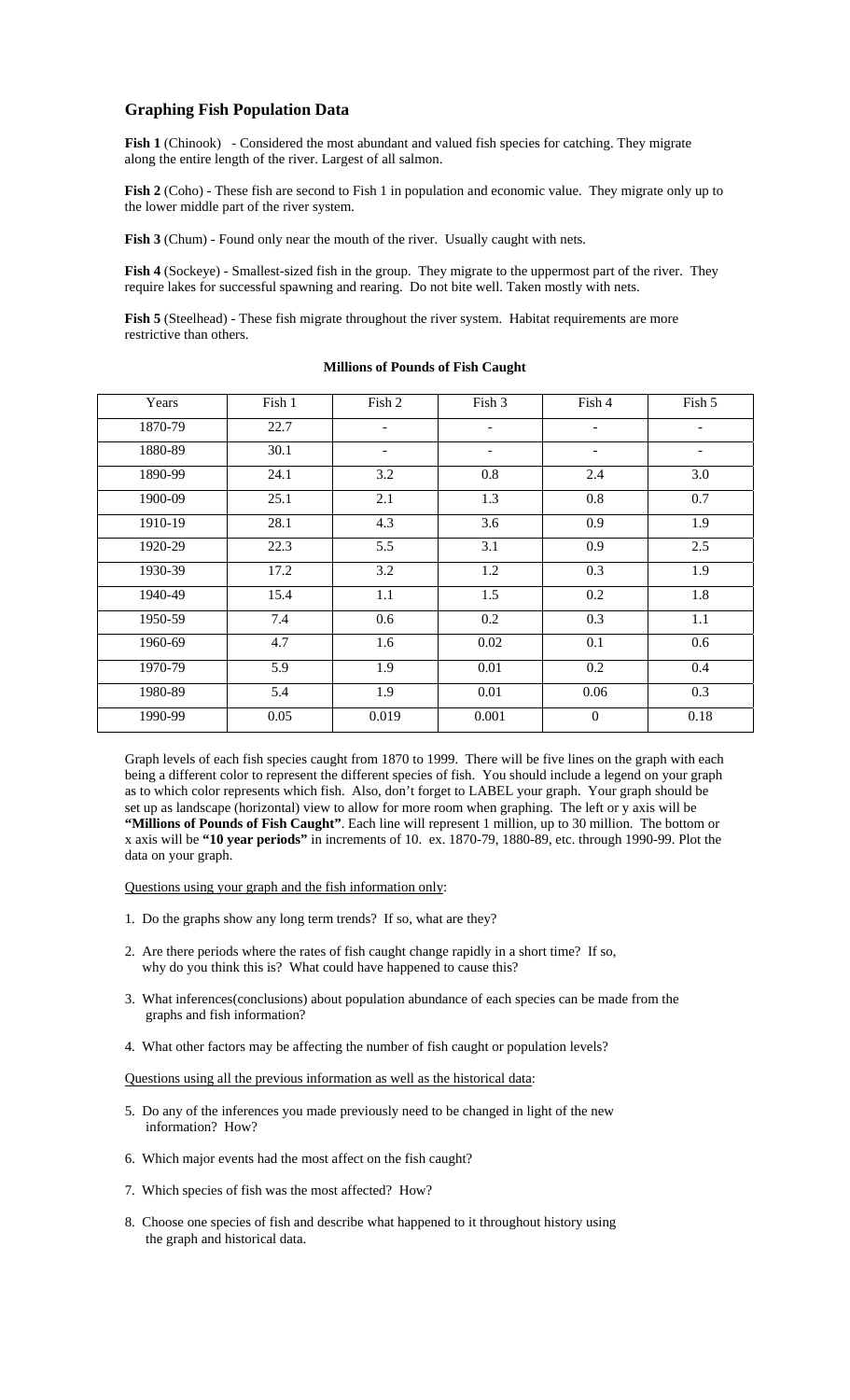## **Historical Data**

| 1866                                                                  | Opening of first fish cannery on the river                                                                                              |  |  |  |
|-----------------------------------------------------------------------|-----------------------------------------------------------------------------------------------------------------------------------------|--|--|--|
| 1869-83 Canning of Fish 1 jumped from 100,000 cases to 630,000 cases. |                                                                                                                                         |  |  |  |
| 1880-1889                                                             | 43 million pounds of Fish 1 taken from river by commercial fishers                                                                      |  |  |  |
| After 1883                                                            | Canneries began to use other species of fish $(2, 3, 4, 5)$                                                                             |  |  |  |
| 1877-1878                                                             | First efforts to regulate fisheries by state. Enforcement was limited but control of amount<br>and type of fish gear helped.            |  |  |  |
| 1900-1909                                                             | 30 million pounds of all fish taken                                                                                                     |  |  |  |
| 1915-1920                                                             | 40-44 million pounds of fish taken as World War I inspired intensive use.                                                               |  |  |  |
| 1920                                                                  | Approximately 1,000 commercial trollers operating in ocean. At least that many boats in<br>the river with gill nets, seines, and traps. |  |  |  |
| 1933-1938                                                             | Construction of first dam on lower part of the river.                                                                                   |  |  |  |
| 1935                                                                  | Only gillnetters allowed on the river. All other commercial fishing techniques banned.                                                  |  |  |  |
| 1941                                                                  | Second dam built in upper river. No fish ladders installed.                                                                             |  |  |  |
| 1940-1950                                                             | Four new dams built on the river between existing dams.                                                                                 |  |  |  |
| $1930 - 1950$ 's                                                      | Extensive logging in lower part of the river system.                                                                                    |  |  |  |
| 1950's                                                                | Six dams built on the major tributary of the river. Government launches a massive<br>hatchery program for Fish 1, 2, and 5.             |  |  |  |
| 1953                                                                  | Another dam built on main river.                                                                                                        |  |  |  |
| 1957                                                                  | Another dam built.                                                                                                                      |  |  |  |
| $1950 - 1960$ 's                                                      | Ocean harvest rather than river harvest of Fish 1 and 2 increases greatly.                                                              |  |  |  |
| 1968                                                                  | Another dam built.                                                                                                                      |  |  |  |
| 1968-1973                                                             | Extreme nitrogen super saturation in river from dam spill of runoff water. Many small<br>fish killed.                                   |  |  |  |
| 1960-1980                                                             | Fish hatchery techniques greatly improved in Fish 1, 2, and 5.                                                                          |  |  |  |
| 1970's                                                                | Commercial use of Fish 5 is banned.                                                                                                     |  |  |  |
| 1980's                                                                | Intensive regulation of ocean fishing on Fish 1 and Fish 2.                                                                             |  |  |  |
| 1990's                                                                | One of the dams is removed.                                                                                                             |  |  |  |